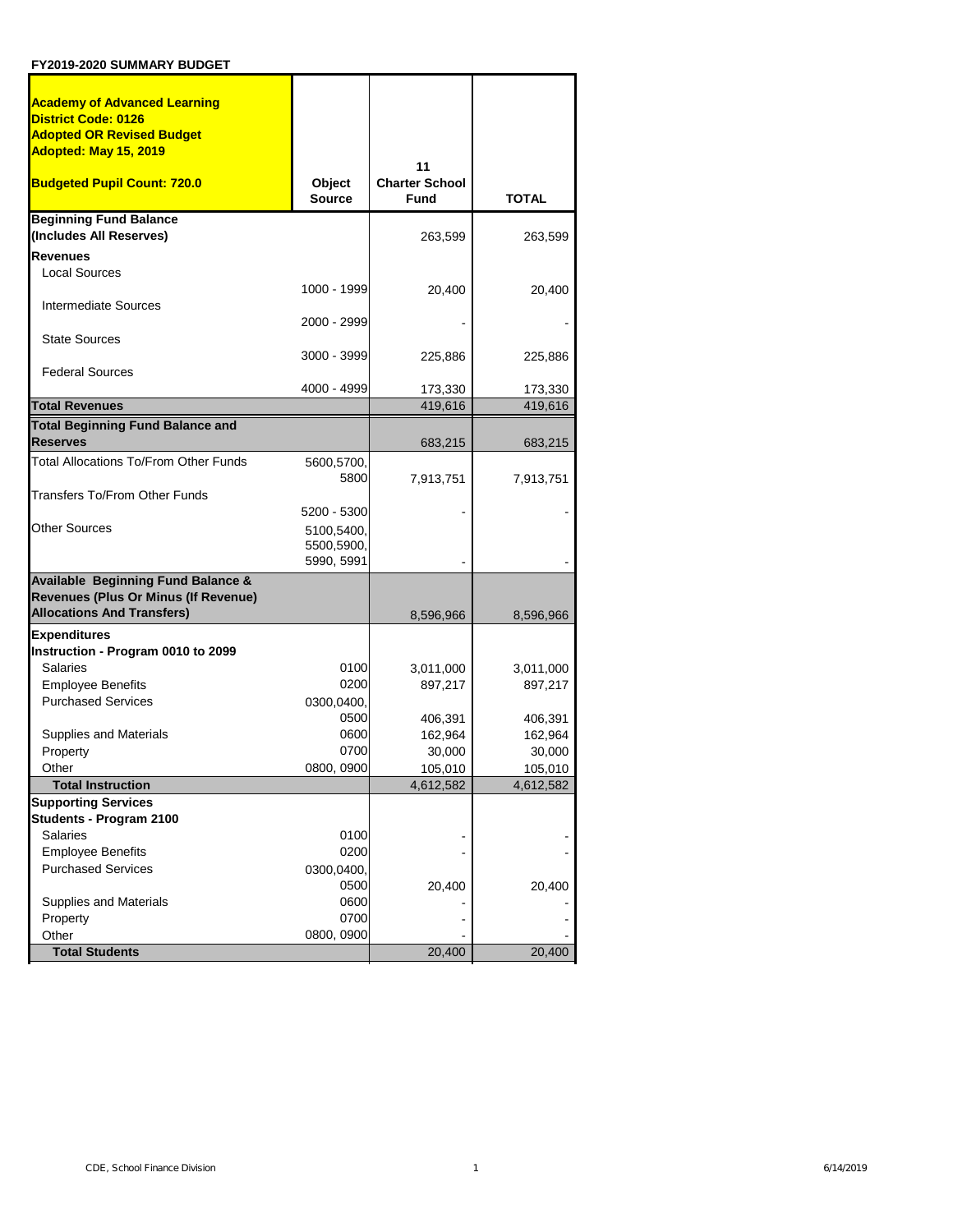| <b>Academy of Advanced Learning</b>                                       |                         |                                      |                   |
|---------------------------------------------------------------------------|-------------------------|--------------------------------------|-------------------|
| <b>District Code: 0126</b>                                                |                         |                                      |                   |
| <b>Adopted OR Revised Budget</b>                                          |                         |                                      |                   |
| Adopted: May 15, 2019                                                     |                         |                                      |                   |
|                                                                           |                         | 11                                   |                   |
| <b>Budgeted Pupil Count: 720.0</b>                                        | Object<br><b>Source</b> | <b>Charter School</b><br><b>Fund</b> | <b>TOTAL</b>      |
| <b>Instructional Staff - Program 2200</b>                                 |                         |                                      |                   |
| Salaries                                                                  | 0100                    | 225,000                              | 225,000           |
| <b>Employee Benefits</b>                                                  | 0200                    | 67,163                               | 67,163            |
| <b>Purchased Services</b>                                                 | 0300,0400,              |                                      |                   |
|                                                                           | 0500                    | 61,810                               | 61,810            |
| Supplies and Materials                                                    | 0600                    |                                      |                   |
| Property                                                                  | 0700                    |                                      |                   |
| Other<br><b>Total Instructional Staff</b>                                 | 0800, 0900              |                                      |                   |
|                                                                           |                         | 353,973                              | 353,973           |
| General Administration - Program 2300,<br>including Program 2303 and 2304 |                         |                                      |                   |
|                                                                           |                         |                                      |                   |
| Salaries                                                                  | 0100                    | 318,000                              | 318,000           |
| <b>Employee Benefits</b>                                                  | 0200                    | 88,683                               | 88,683            |
| <b>Purchased Services</b>                                                 | 0300,0400,              |                                      |                   |
|                                                                           | 0500                    | 260,679                              | 260,679           |
| Supplies and Materials                                                    | 0600                    |                                      |                   |
| Property                                                                  | 0700                    |                                      |                   |
| Other                                                                     | 0800, 0900              |                                      |                   |
| <b>Total School Administration</b>                                        |                         | 667,362                              | 667,362           |
| School Administration - Program 2400                                      |                         |                                      |                   |
| Salaries                                                                  | 0100                    | 393,000                              | 393,000           |
| <b>Employee Benefits</b>                                                  | 0200                    | 114,560                              | 114,560           |
| <b>Purchased Services</b>                                                 | 0300,0400,              |                                      |                   |
|                                                                           | 0500                    | 51,870                               | 51,870            |
| Supplies and Materials                                                    | 0600                    | 10,100                               | 10,100            |
| Property<br>Other                                                         | 0700<br>0800, 0900      |                                      |                   |
| <b>Total School Administration</b>                                        |                         | 10,200<br>579,730                    | 10,200<br>579,730 |
| Business Services - Program 2500,                                         |                         |                                      |                   |
| including Program 2501                                                    |                         |                                      |                   |
| Salaries                                                                  | 0100                    | 100,000                              | 100,000           |
| <b>Employee Benefits</b>                                                  | 0200                    | 27,850                               | 27,850            |
| <b>Purchased Services</b>                                                 | 0300,0400,              |                                      |                   |
|                                                                           | 0500                    | 59,330                               | 59,330            |
| Supplies and Materials                                                    | 0600                    | 6,120                                | 6,120             |
| Property                                                                  | 0700                    |                                      |                   |
| Other                                                                     | 0800, 0900              |                                      |                   |
| <b>Total Business Services</b>                                            |                         | 193,300                              | 193,300           |
| <b>Operations and Maintenance - Program</b>                               |                         |                                      |                   |
| 2600<br>Salaries                                                          | 0100                    |                                      |                   |
| <b>Employee Benefits</b>                                                  | 0200                    |                                      |                   |
| <b>Purchased Services</b>                                                 | 0300,0400,              |                                      |                   |
|                                                                           | 0500                    | 600,229                              | 600,229           |
| Supplies and Materials                                                    | 0600                    | 61,200                               | 61,200            |
| Property                                                                  | 0700                    |                                      |                   |
| Other                                                                     | 0800, 0900              |                                      |                   |
| <b>Total Operations and Maintenance</b>                                   |                         | 661,429                              | 661,429           |
| <b>Student Transportation - Program 2700</b>                              |                         |                                      |                   |
| <b>Salaries</b>                                                           | 0100                    |                                      |                   |
| <b>Employee Benefits</b>                                                  | 0200                    |                                      |                   |
| <b>Purchased Services</b>                                                 | 0300,0400,              |                                      |                   |
|                                                                           | 0500                    | 14,000                               | 14,000            |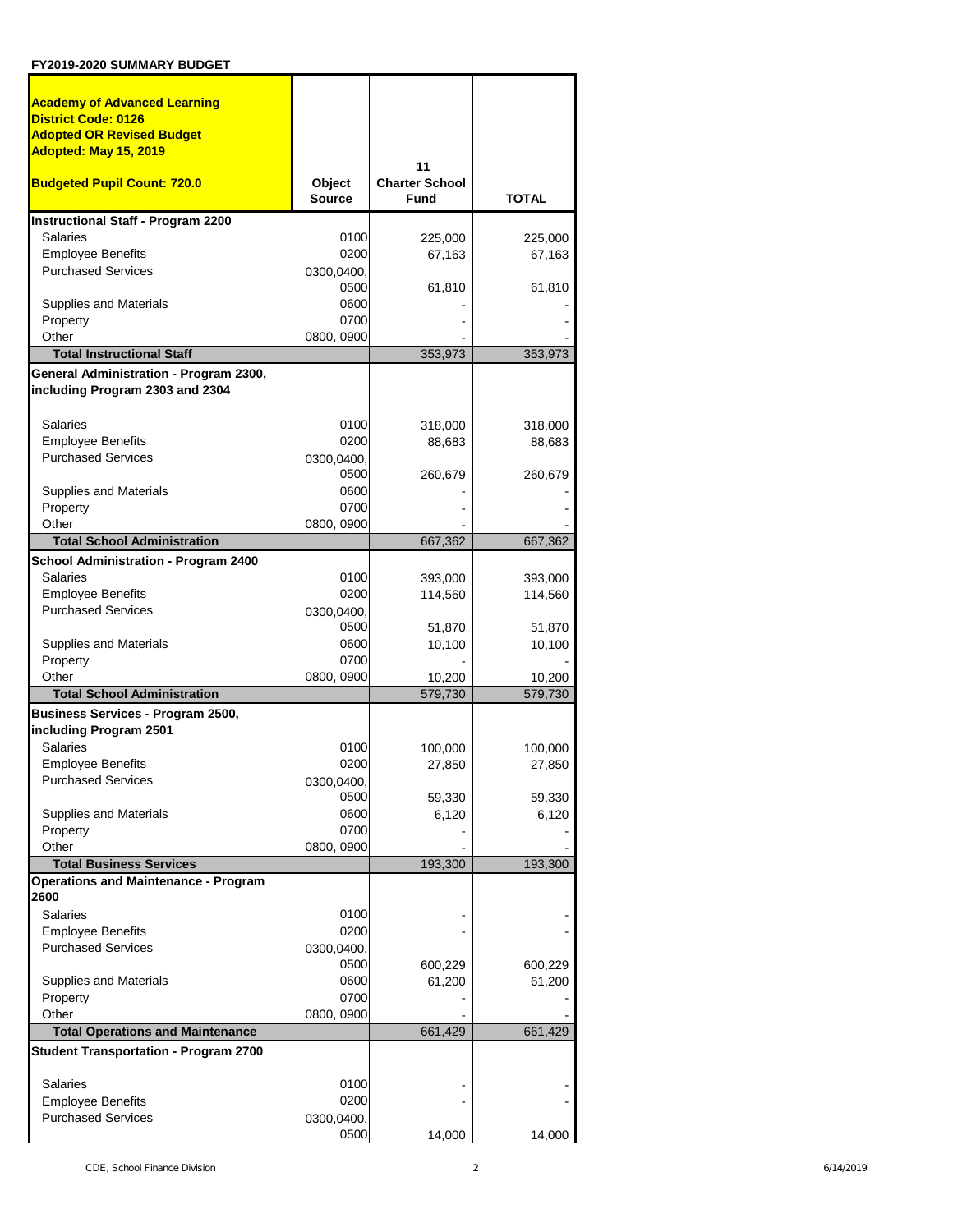| <b>Academy of Advanced Learning</b>                                              |                    |                       |              |
|----------------------------------------------------------------------------------|--------------------|-----------------------|--------------|
| <b>District Code: 0126</b><br><b>Adopted OR Revised Budget</b>                   |                    |                       |              |
| Adopted: May 15, 2019                                                            |                    |                       |              |
|                                                                                  |                    | 11                    |              |
| <b>Budgeted Pupil Count: 720.0</b>                                               | <b>Object</b>      | <b>Charter School</b> |              |
|                                                                                  | <b>Source</b>      | Fund                  | <b>TOTAL</b> |
| <b>Supplies and Materials</b>                                                    | 0600               |                       |              |
| Property                                                                         | 0700               |                       |              |
| Other                                                                            | 0800, 0900         |                       |              |
| <b>Total Student Transportation</b><br>Central Support - Program 2800, including |                    | 14,000                | 14,000       |
| Program 2801                                                                     |                    |                       |              |
| <b>Salaries</b>                                                                  | 0100               | 75,000                | 75,000       |
| <b>Employee Benefits</b>                                                         | 0200               | 22,388                | 22,388       |
| <b>Purchased Services</b>                                                        | 0300,0400,         |                       |              |
|                                                                                  | 0500               | 106,600               | 106,600      |
| Supplies and Materials                                                           | 0600               |                       |              |
| Property                                                                         | 0700               |                       |              |
| Other<br><b>Total Central Support</b>                                            | 0800, 0900         | 203,988               | 203,988      |
|                                                                                  |                    |                       |              |
| Other Support - Program 2900<br><b>Salaries</b>                                  | 0100               |                       |              |
| <b>Employee Benefits</b>                                                         | 0200               |                       |              |
| <b>Purchased Services</b>                                                        | 0300,0400,         |                       |              |
|                                                                                  | 0500               |                       |              |
| Supplies and Materials                                                           | 0600               | 2,239                 | 2,239        |
| Property                                                                         | 0700               |                       |              |
| Other                                                                            | 0800, 0900         | 450,000               | 450,000      |
| <b>Total Other Support</b>                                                       |                    | 452,239               | 452,239      |
| Food Service Operations - Program 3100                                           |                    |                       |              |
| <b>Salaries</b>                                                                  | 0100               |                       |              |
| <b>Employee Benefits</b>                                                         | 0200               |                       |              |
| <b>Purchased Services</b>                                                        | 0300,0400,         |                       |              |
|                                                                                  | 0500               |                       |              |
| Supplies and Materials                                                           | 0600               |                       |              |
| Property<br>Other                                                                | 0700<br>0800, 0900 |                       |              |
| <b>Total Other Support</b>                                                       |                    |                       |              |
| <b>Enterprise Operations - Program 3200</b>                                      |                    |                       |              |
| <b>Salaries</b>                                                                  | 0100               |                       |              |
| <b>Employee Benefits</b>                                                         | 0200               |                       |              |
| <b>Purchased Services</b>                                                        | 0300,0400,         |                       |              |
|                                                                                  | 0500               |                       |              |
| Supplies and Materials<br>Property                                               | 0600<br>0700       |                       |              |
| Other                                                                            | 0800, 0900         |                       |              |
| <b>Total Enterprise Operations</b>                                               |                    |                       |              |
| <b>Community Services - Program 3300</b>                                         |                    |                       |              |
| <b>Salaries</b>                                                                  | 0100               |                       |              |
| <b>Employee Benefits</b>                                                         | 0200               |                       |              |
| <b>Purchased Services</b>                                                        | 0300,0400,         |                       |              |
|                                                                                  | 0500               |                       |              |
| Supplies and Materials                                                           | 0600               |                       |              |
| Property<br>Other                                                                | 0700               |                       |              |
| <b>Total Community Services</b>                                                  | 0800, 0900         |                       |              |
| <b>Education for Adults - Program 3400</b>                                       |                    |                       |              |
| Salaries                                                                         | 0100               |                       |              |
| <b>Employee Benefits</b>                                                         | 0200               |                       |              |
|                                                                                  |                    |                       |              |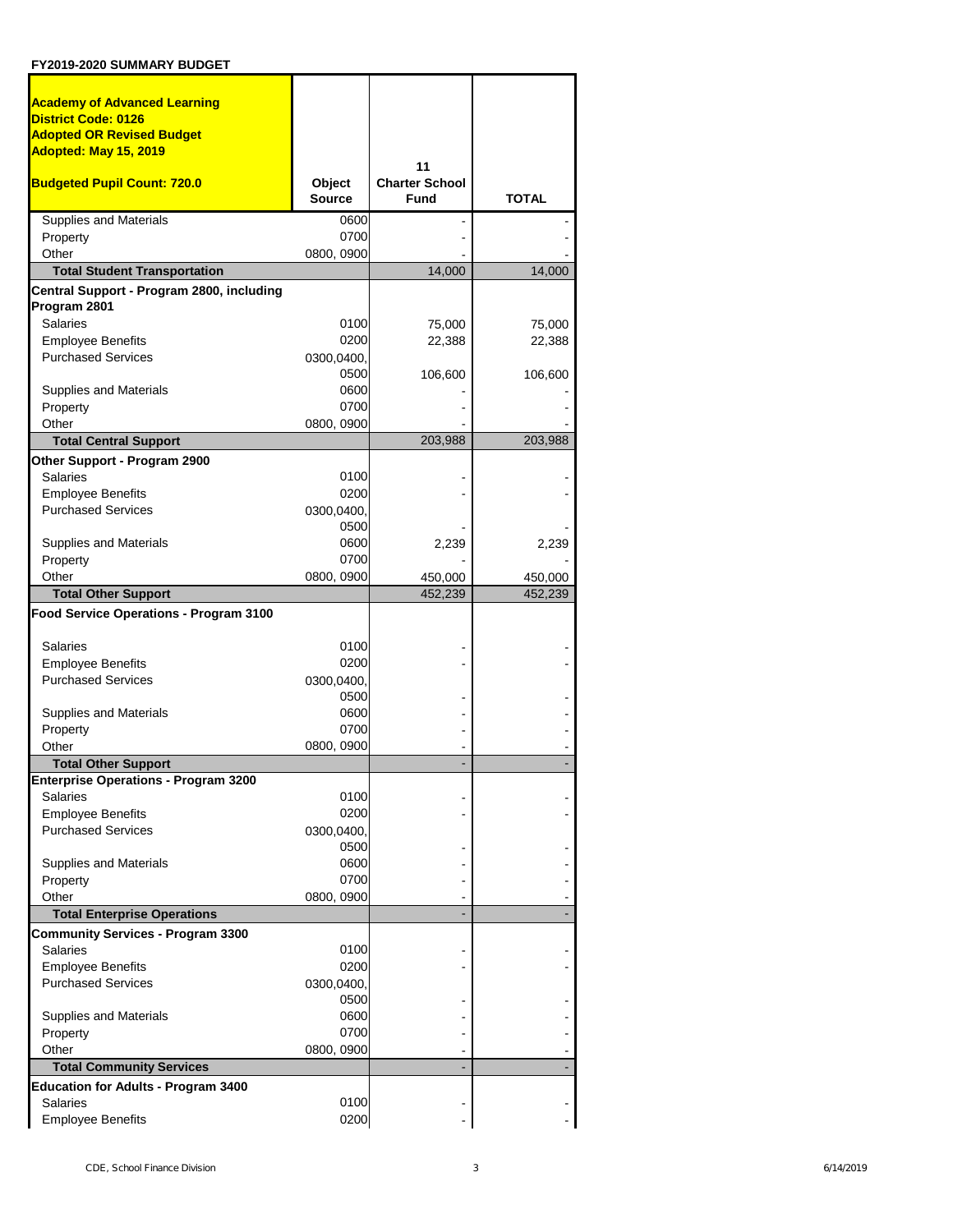| <b>Academy of Advanced Learning</b><br><b>District Code: 0126</b><br><b>Adopted OR Revised Budget</b><br><b>Adopted: May 15, 2019</b><br><b>Budgeted Pupil Count: 720.0</b> | Object<br><b>Source</b> | 11<br><b>Charter School</b><br>Fund | <b>TOTAL</b> |
|-----------------------------------------------------------------------------------------------------------------------------------------------------------------------------|-------------------------|-------------------------------------|--------------|
| <b>Purchased Services</b>                                                                                                                                                   | 0300,0400,              |                                     |              |
|                                                                                                                                                                             | 0500                    |                                     |              |
| Supplies and Materials                                                                                                                                                      | 0600                    |                                     |              |
| Property                                                                                                                                                                    | 0700                    |                                     |              |
| Other                                                                                                                                                                       | 0800, 0900              |                                     |              |
| <b>Total Education for Adults Services</b>                                                                                                                                  |                         |                                     |              |
| <b>Total Supporting Services</b>                                                                                                                                            |                         | 3,146,421                           | 3,146,421    |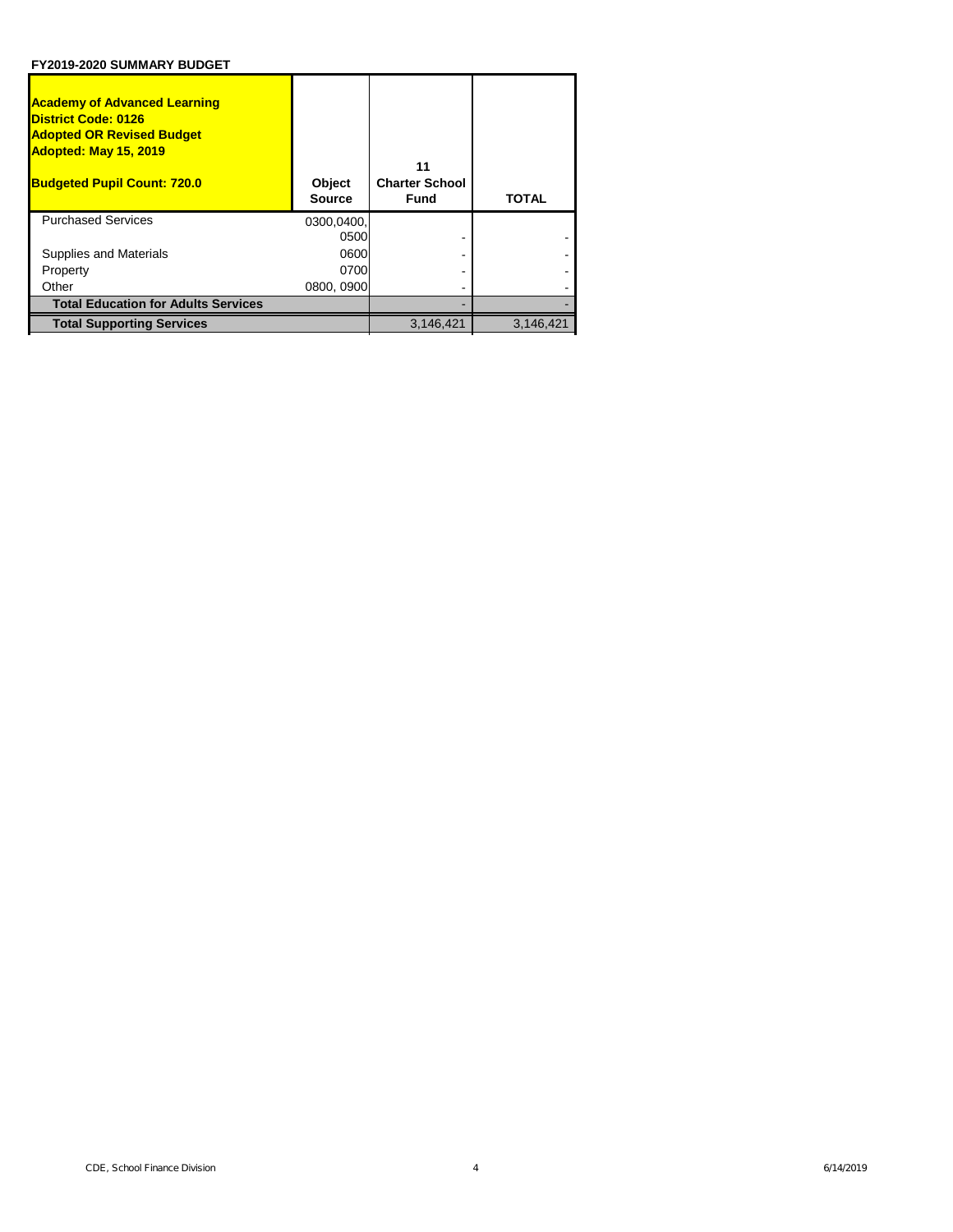| <b>Academy of Advanced Learning</b><br><b>District Code: 0126</b> |               |                       |              |
|-------------------------------------------------------------------|---------------|-----------------------|--------------|
| <b>Adopted OR Revised Budget</b>                                  |               |                       |              |
| Adopted: May 15, 2019                                             |               |                       |              |
|                                                                   |               | 11                    |              |
| <b>Budgeted Pupil Count: 720.0</b>                                | <b>Object</b> | <b>Charter School</b> |              |
|                                                                   | <b>Source</b> | <b>Fund</b>           | <b>TOTAL</b> |
| Property - Program 4000                                           |               |                       |              |
| <b>Salaries</b>                                                   | 0100          |                       |              |
| <b>Employee Benefits</b>                                          | 0200          |                       |              |
| <b>Purchased Services</b>                                         | 0300,0400,    |                       |              |
|                                                                   | 0500          |                       |              |
| Supplies and Materials                                            | 0600          |                       |              |
| Property                                                          | 0700          | 200,000               | 200,000      |
| Other                                                             | 0800, 0900    |                       |              |
| <b>Total Property</b>                                             |               | 200,000               | 200,000      |
| Other Uses - Program 5000s - including                            |               |                       |              |
| <b>Transfers Out and/or Allocations Out as an</b>                 |               |                       |              |
| expenditure                                                       |               |                       |              |
| <b>Salaries</b>                                                   | 0100          | N/A                   |              |
| <b>Employee Benefits</b>                                          | 0200          | N/A                   |              |
| <b>Purchased Services</b>                                         | 0300,0400,    |                       |              |
|                                                                   | 0500          | N/A                   |              |
| Supplies and Materials                                            | 0600          | N/A                   |              |
| Property                                                          | 0700          | N/A                   |              |
| Other                                                             | 0800, 0900    |                       |              |
| <b>Total Other Uses</b>                                           |               |                       |              |
| <b>Total Expenditures</b>                                         |               | 7,959,003             | 7,959,003    |
| <b>APPROPRIATED RESERVES</b>                                      |               |                       |              |
| Other Reserved Fund Balance (9900)                                | 0840          |                       |              |
| Other Restricted Reserves (932X)                                  | 0840          |                       |              |
| Reserved Fund Balance (9100)                                      | 0840          |                       |              |
| District Emergency Reserve (9315)                                 | 0840          |                       |              |
| Reserve for TABOR 3% (9321)                                       | 0840          |                       |              |
| Reserve for TABOR - Multi-Year Obligations                        |               |                       |              |
| (9322)                                                            | 0840          |                       |              |
| <b>Total Reserves</b>                                             |               |                       |              |
| <b>Total Expenditures and Reserves</b>                            |               | 7,959,003             | 7,959,003    |